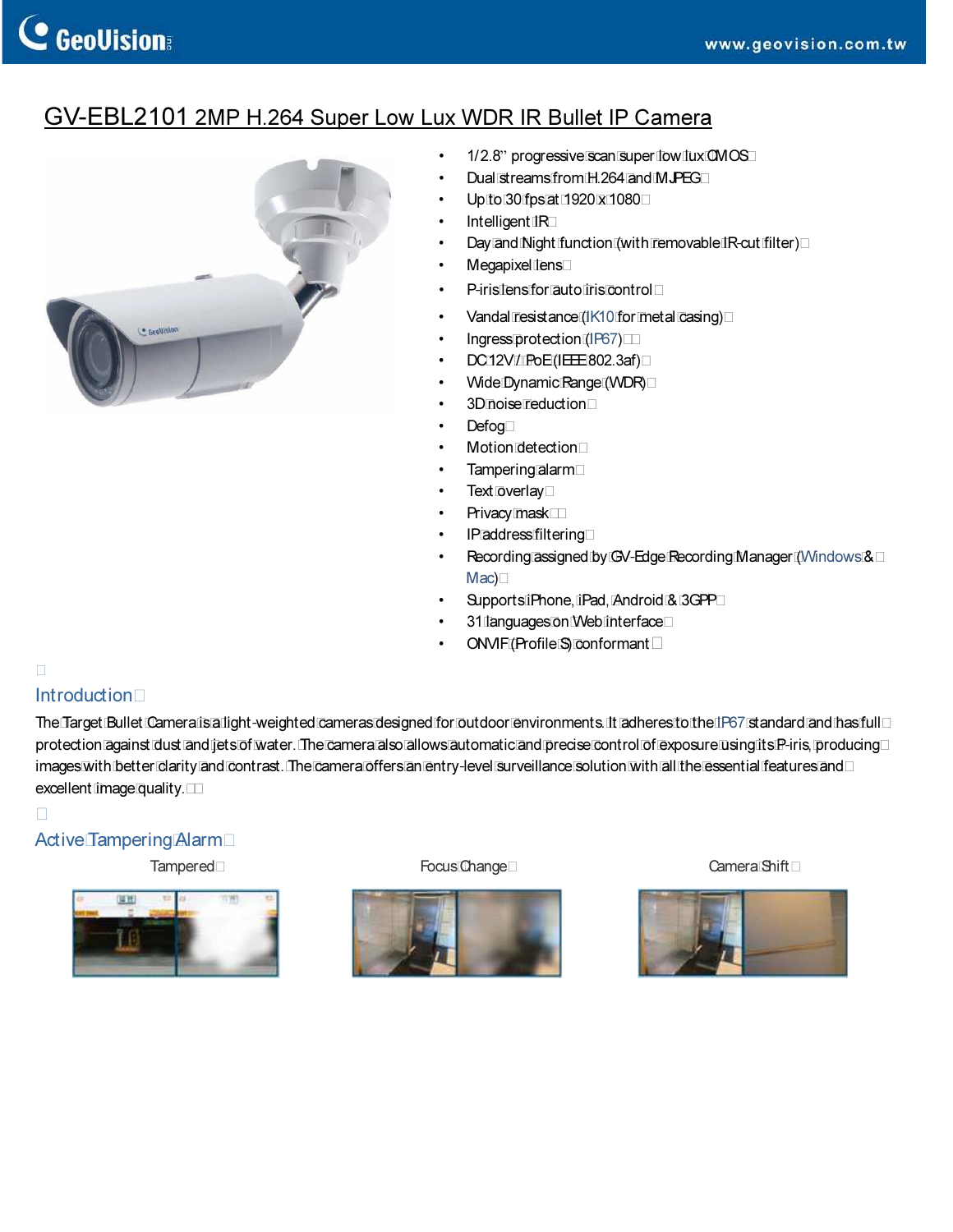## **C** GeoVision

### Overview<sup>[]</sup>

### Dimensions





### **Specifications**

| Camera                                        |                   |                                                                                                                                                                                                                           |
|-----------------------------------------------|-------------------|---------------------------------------------------------------------------------------------------------------------------------------------------------------------------------------------------------------------------|
| Image Sensor                                  |                   | 1/2.8" progressive scan super low lux QMOS                                                                                                                                                                                |
| Picture ⊞ements□                              |                   | 1920(H) x 1080(V)                                                                                                                                                                                                         |
| Minimum <sub>1</sub><br><b>Illumination</b> □ | $\text{Color}$    | $0.005$ Tux                                                                                                                                                                                                               |
|                                               | $B/W \Box$        | $0.004$ Lux $\Box$                                                                                                                                                                                                        |
|                                               | <b>IRON</b>       | 0Lux <sup>1</sup>                                                                                                                                                                                                         |
| Shutter Speed                                 |                   | Automatic, manual [1/30~1/16000 sec.)                                                                                                                                                                                     |
| White Balance <sup>1</sup>                    |                   | Automatic, manual (2800K~8500K)                                                                                                                                                                                           |
| Gain Control                                  |                   | Automatic                                                                                                                                                                                                                 |
| <b>S'N Ratio</b>                              |                   | $56$ dB $\Box$                                                                                                                                                                                                            |
| <b>WDR</b>                                    |                   | Yes                                                                                                                                                                                                                       |
| Dynamic Range                                 |                   | Up to 72 dB                                                                                                                                                                                                               |
| Lens                                          |                   |                                                                                                                                                                                                                           |
| Megapixel                                     |                   | Yes                                                                                                                                                                                                                       |
| Day/Night                                     |                   | Yes <sup>(with removable IR-cut filter)</sup>                                                                                                                                                                             |
| LensType                                      |                   | Varifocal                                                                                                                                                                                                                 |
| Focal Length                                  |                   | $3 - 9$ mm $\Box$                                                                                                                                                                                                         |
| Maximum Aperture                              |                   | F/1.7                                                                                                                                                                                                                     |
| $M$ ount $\Box$                               |                   | $Ø14$ mm $\Box$                                                                                                                                                                                                           |
| Horizontal FOV <sup>I</sup>                   |                   | 102°⊡40°⊟                                                                                                                                                                                                                 |
| Image Format D                                |                   | 1/2.7"                                                                                                                                                                                                                    |
|                                               | Focus             | Manual (w/lock)                                                                                                                                                                                                           |
| Operation                                     | Zoom <sub>□</sub> | Manual (w/lock)                                                                                                                                                                                                           |
|                                               | Iris              | $P-Iris$                                                                                                                                                                                                                  |
| IRLED Quantity                                |                   | 24 <b>RLDs</b>                                                                                                                                                                                                            |
| Max. IRDistance                               |                   | 75m(246.06ft)                                                                                                                                                                                                             |
| Operation                                     |                   |                                                                                                                                                                                                                           |
| Video Compression                             |                   | $H.264$ , MJPEG $\Box$                                                                                                                                                                                                    |
| Video Stream                                  |                   | Dual streamsfrom H.264 and MJPEG                                                                                                                                                                                          |
| Frame Rate <sup>[1]</sup>                     |                   | 30 fps at 1920 x 1080<br>* The frame rate and the performance may vary depending on the number of connections<br>and data bitrates (different scenes).                                                                    |
| Image Setting                                 |                   | Brightness, Contrast, Saturation, Sharpness, Camma, White Balance, Flicker-less, Image<br>Orientation, Shutter Speed, ID/N Sensitivity, Backlight Compensation, IVDR, IDefog, IDenoise, D<br>Metering Dow Dux Enhancement |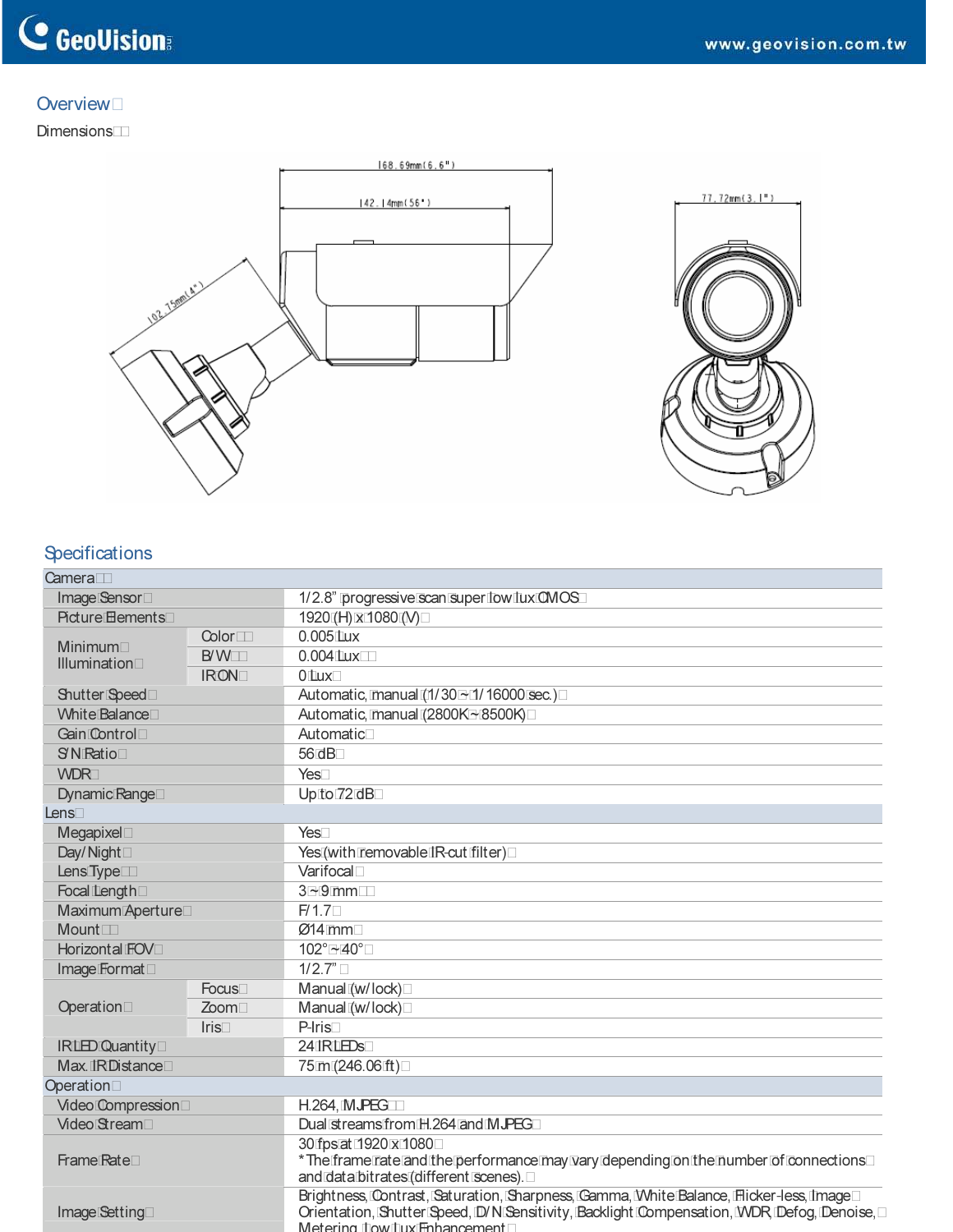| Video Resolution                  |                   |                                                                                                                                                                                                                                                                                                                                                                                                       |
|-----------------------------------|-------------------|-------------------------------------------------------------------------------------------------------------------------------------------------------------------------------------------------------------------------------------------------------------------------------------------------------------------------------------------------------------------------------------------------------|
| Main <b>Stream</b>                | 4:3               | 1280 x 960, 640 x 480                                                                                                                                                                                                                                                                                                                                                                                 |
|                                   | 16 : 9□           | 1920x1080, 1280x720                                                                                                                                                                                                                                                                                                                                                                                   |
|                                   | 5:14              | 1280x1024, 640x512                                                                                                                                                                                                                                                                                                                                                                                    |
|                                   | $4$ $3$           | 640 x 480, 320 x 240                                                                                                                                                                                                                                                                                                                                                                                  |
| $Sub$ <b><i>Stream</i></b>        | 16:19             | 640 x 360                                                                                                                                                                                                                                                                                                                                                                                             |
|                                   | 5:4               | 640 x 512, 320 x 256                                                                                                                                                                                                                                                                                                                                                                                  |
| Network□                          |                   |                                                                                                                                                                                                                                                                                                                                                                                                       |
| Interface <sup>[1]</sup>          |                   | 10/100 田 hernet <u>III</u>                                                                                                                                                                                                                                                                                                                                                                            |
| Protocol□                         |                   | DHCP, DynDNS LFTP, LHTTP, LHTTPS LNTP, CONVIF(ProfileLS), QoS(DSCP), LRTSP, LSNMP, LSMTP, O<br>TOP, WDP, WPnP, 3GPP/ISMAD                                                                                                                                                                                                                                                                             |
| Mechanical                        |                   |                                                                                                                                                                                                                                                                                                                                                                                                       |
| Temperature Detector <sup>1</sup> |                   | Yes⊓                                                                                                                                                                                                                                                                                                                                                                                                  |
| Camera Angle <sup>[1]</sup>       | $Pan \Box$        | 0°™360°                                                                                                                                                                                                                                                                                                                                                                                               |
| Adjustment <sup>[1]</sup>         | Tilt              | 90°~180° <sub>III</sub>                                                                                                                                                                                                                                                                                                                                                                               |
|                                   | <b>Power</b>      | 2-pin terminal block, IPoE                                                                                                                                                                                                                                                                                                                                                                            |
| Connectors                        | $H$ hernet $\Box$ | Ethernet (10/100 Base-T), IRJ-45 cable□                                                                                                                                                                                                                                                                                                                                                               |
| General                           |                   |                                                                                                                                                                                                                                                                                                                                                                                                       |
| Environment                       | <b>Start-up</b> □ | -20°C-150°C(1-4°F-1122°F)                                                                                                                                                                                                                                                                                                                                                                             |
| Temperature                       | Operation         | -30°C2-50°C(-22°F2122°F)                                                                                                                                                                                                                                                                                                                                                                              |
| Humidity                          |                   | 10%to 90% (no condensation)                                                                                                                                                                                                                                                                                                                                                                           |
| Power Source                      |                   | 12VIDC/IPoE(IEEE802.3af)                                                                                                                                                                                                                                                                                                                                                                              |
| Max. Power Consumption            |                   | 7.1 W                                                                                                                                                                                                                                                                                                                                                                                                 |
| <b>Dimensions</b>                 |                   | 142.14 x 77.72 x 102.75 mm (5.6" x 3.06" x 4.05")                                                                                                                                                                                                                                                                                                                                                     |
| Weight $\Box$                     |                   | 810g(1.79tb)□                                                                                                                                                                                                                                                                                                                                                                                         |
| Ingress Protection                |                   | IP67                                                                                                                                                                                                                                                                                                                                                                                                  |
| Vandal Resistance                 |                   | IK10 for metal casing□                                                                                                                                                                                                                                                                                                                                                                                |
| Regulatory                        |                   | CE IFCC, IRCM, IRoHScompliant                                                                                                                                                                                                                                                                                                                                                                         |
| Power over Ethernet D             |                   |                                                                                                                                                                                                                                                                                                                                                                                                       |
| PoEStandard                       |                   | PoE(IEEE802.3af Power over Ethernet ZIPD)                                                                                                                                                                                                                                                                                                                                                             |
| PoE Power Supply Type             |                   | End-span                                                                                                                                                                                                                                                                                                                                                                                              |
| PoEPower Output                   |                   | Per Port 48VDC, 350mA, Max. 15.4 watts                                                                                                                                                                                                                                                                                                                                                                |
| Web Interface                     |                   |                                                                                                                                                                                                                                                                                                                                                                                                       |
| Installation Management III       |                   | Web-based configuration                                                                                                                                                                                                                                                                                                                                                                               |
| Maintenance                       |                   | Firmware upgrade through Web Browser or Utility                                                                                                                                                                                                                                                                                                                                                       |
| Access from Web Browser           |                   | Camera Live View, Video Recording, Change Video Quality, Bandwidth Control, Image<br>Shapshot, Picture in Picture, Picture and Picture, Privacy Mask, Tampering Alarm, Text<br>Overlay, Digital PTZ                                                                                                                                                                                                   |
| Language                          |                   | Arabic / iBulgarian / iCzech / iDanish / iDutch / iEnglish / iEnnish / iErench / iCerman / iCreek / 1<br>Hebrew Zi Hungarian Zi Indonesian Zi Italian ZJapanese Zi Lithuanian Zi Norwegian Zi Persian Zi D<br>Polish [1] [Port uguese [1] [Romanian [1] [Russian [1] [Serbian [1] [S] mplified [Chinese [1] [Slovakian [1] [<br>Sovenian 7 Spanish 7 Swedish 7 Thai 7 Traditional Chinese 7 Turkish 1 |
| Application                       |                   |                                                                                                                                                                                                                                                                                                                                                                                                       |
| Network Storage <sup>1</sup>      |                   | GV-System (GV-DVR/NVR), GV-Recording Server, GV-VMS                                                                                                                                                                                                                                                                                                                                                   |
| Smart Device Access               |                   | GV-Eye for iOSand Android                                                                                                                                                                                                                                                                                                                                                                             |
| LiveMewing                        |                   | IE Mobile App□                                                                                                                                                                                                                                                                                                                                                                                        |
| CMSServer support                 |                   | GV-Control Center, GV-Center V2, GV-Vital Sign Monitor                                                                                                                                                                                                                                                                                                                                                |

Note:

1. The signal range and data throughput may vary depending on the network conditions and environmental factors.

2. Specifications are subject to Change without notice.  $\square$ 

#### Packing List

- 1. Target Bullet Camera<br>2. Sun-shield Cover
- Sun-shield Cover
- 3. Screw for Sun-shield Cover X2
- 4. Screwfor Supporting Rack X3
- 5. Screw Anchor x 3
- 6. Slica Gel Bag x 2
- 7. Washer x2
- 8. RJ45Connector
- Note: The power adapter can be purchased upon request.
- 9. Terminal Block
- 10. ScrewforMountingKit x3
- 11. Nut for Mounting Kit x3
- 12. HexKey
- 13. GV-IPCAM IH.264 Software IDVD
- 14. GV-NVRSoftwareDVD
- 15. Warranty Card